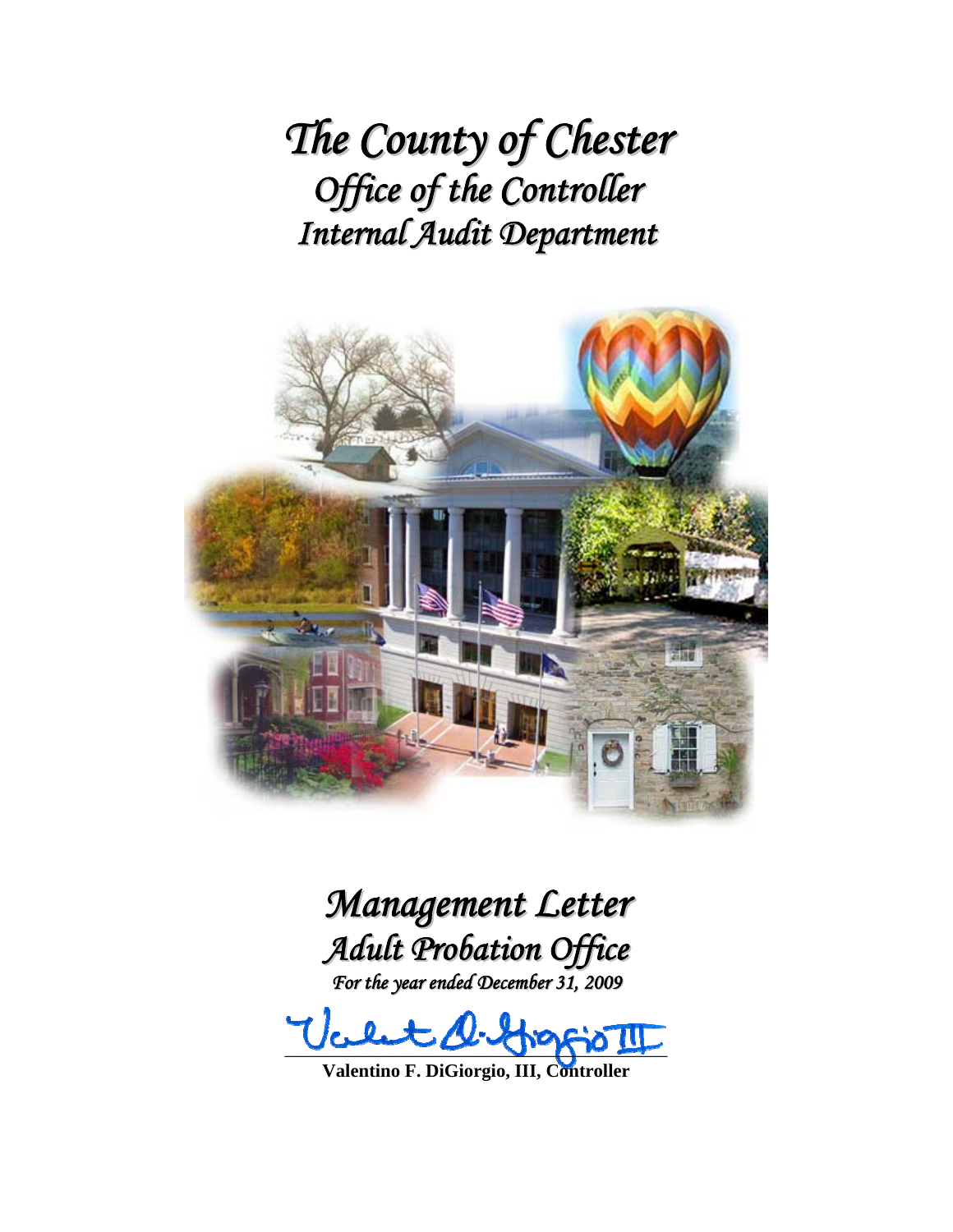# **To: Christopher Murphy, Chief Probation Officer**

# *Introduction*

On January 12, 2011, Internal Audit completed an audit of the *Office of the Clerk of Courts (Clerk)* and *Adult Probation (APO).* Sharon Kaye Jones, CIA was the auditor-incharge and was assisted by two additional members of the audit team. Internal Audit is required by Pennsylvania County Code to review county offices annually to ensure compliance with policies and procedures and to assess their overall control structure. The scope of the audit included a review of the following:

- Cash and Petty Cash
- Liabilities
- Manual Receipts
- Cash Receipts
- Cash Disbursements
- Voided Transactions
- Automation Fund
- Unclaimed Property Escheats

We conducted our audit in accordance with generally accepted auditing standards generally accepted in the United States of America and the standards applicable to financial audits contained in *Government Auditing Standards* issued by the Comptroller General of the United States. We have also issued our Independent Auditor's Report on Compliance and Internal Control over Financial Reporting concurrent with this management letter. Disclosures and other information in this report (also dated January 12, 2011) should be considered in conjunction with this management letter.

#### *Executive Summary*

The management and staff of *APO* are, in all material respects, in compliance with policies and procedures imposed by the County of Chester and the Commonwealth of Pennsylvania. The results of our audit disclosed a few minor internal control and procedural weaknesses. These inadvertencies do not appear to be the result of deliberate misconduct but instead seem to be human errors and oversights.

Although this audit included the work of the *Clerk* and *APO,* management has requested that two separate reports be issued, each one independent of the other. Matters specific to the *Clerk* are removed from this document and included in the management letter addressed to the Clerk of Courts.

Internal Audit wants to thank the management and staff of the *Clerk* and *APO* for their cooperation and assistance during the course of this audit. Please feel free to contact our office at (610) 344-5913 should you have any questions or concerns.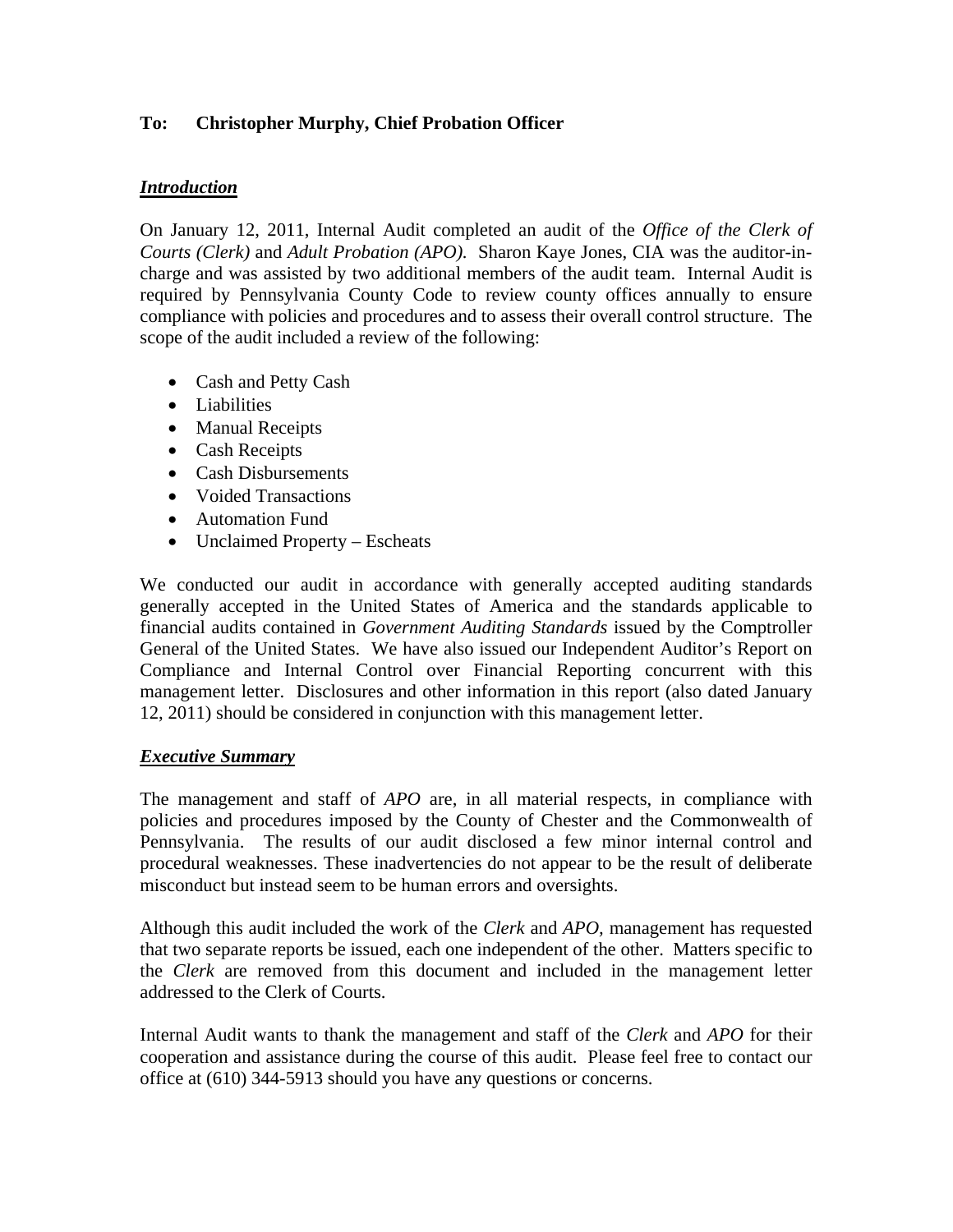# **OFFICE OF ADULT PROBATION**

# **FINDINGS AND RECOMMENDATIONS**

# **FOR THE YEAR ENDED DECEMBER 31, 2009**

# **I. INTERNAL CONTROL FINDINGS AND RECOMMENDATIONS**

# RECORDING / RECORDKEEPING

#### Finding 1: Manual Receipts

Internal Audit noted the following:

- In one instance, all three copies of a voided manual receipt were not attached to the manual receipt book.
- In two instances, remitter information was not recorded correctly in CPCMS.
- In one instance, the case number was not recorded on the manual receipt. Since this particular defendant had five open cases, it is uncertain that the monies were applied to the appropriate case as intended by the remitter.

#### Recommendation

Internal Audit would like to emphasize the importance of entering information from manual receipts into the computerized system accurately, and in a timely manner. In addition, the manual receipt should contain all pertinent information including the reason for issuing a manual receipt as well as any case number. Voided manual receipts should be retained in the manual receipt book with all three copies in tact.

#### *Auditee Response*

*On 2/8/10, APO started using the manual receipts and the manual receipt log provided by CPCMS for all hand receipts that are to be entered into the CPCMS system. All other*  payments will continue to be a hand receipt with manual receipt books. Using the *CPCMS manual receipts will correct the findings by giving the collection supervisor a better handle on hand receipts.*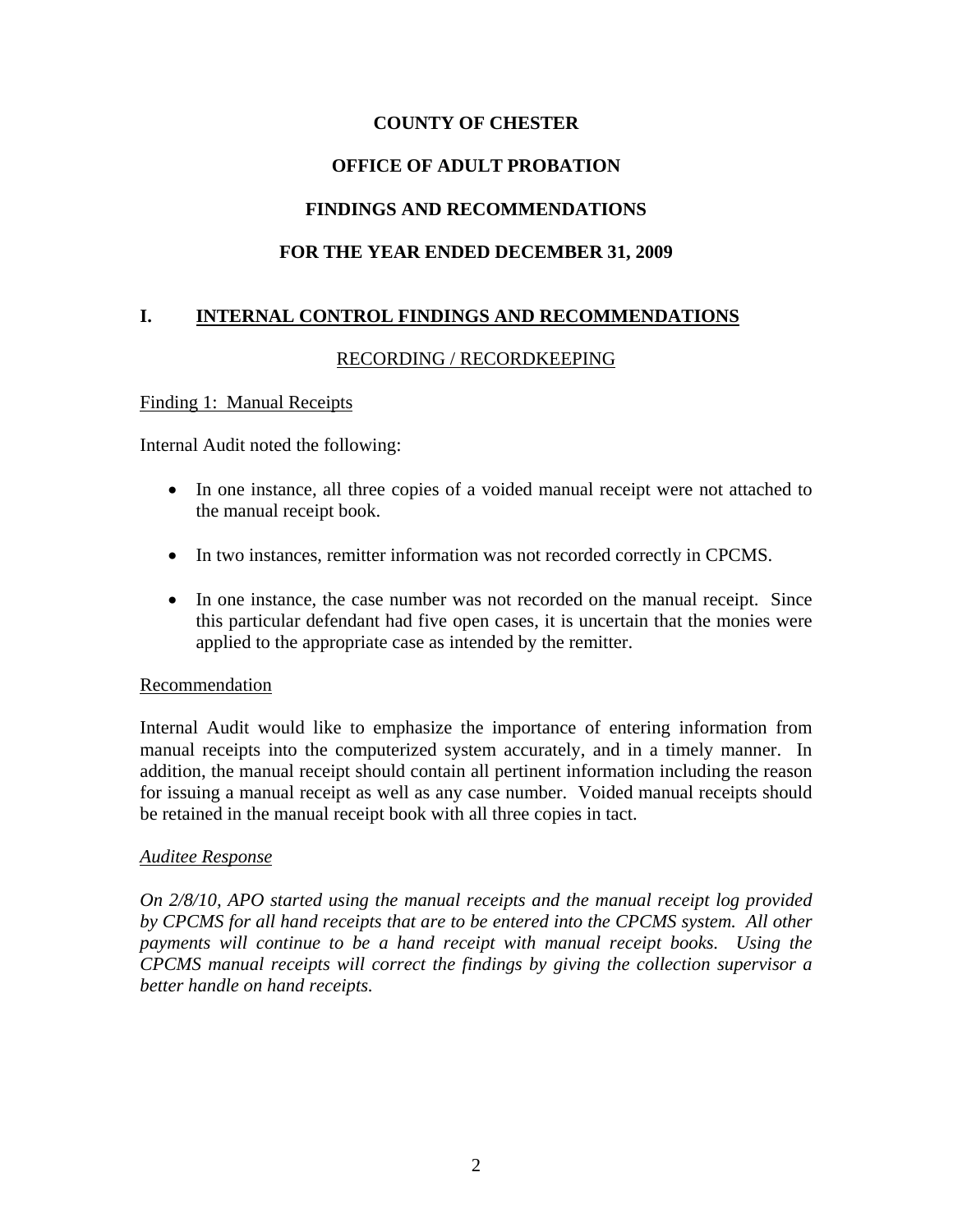# **OFFICE OF ADULT PROBATION**

# **FINDINGS AND RECOMMENDATIONS**

# **FOR THE YEAR ENDED DECEMBER 31, 2009**

# **I. INTERNAL CONTROL FINDINGS AND RECOMMENDATIONS**

## RECORDING / RECORDKEEPING

#### Finding 2: Voided Disbursements

A restitution payment issued in February 2009 was voided as "undeliverable". Although a new address was obtained by one of the APO clerks, it was not forwarded to the Billing Supervisor. As a result, the information was never entered into CPCMS and a "hold" was put on the account to avoid future "undeliverable" payments. Consequently, no payments have been issued on this account in 19 months.

#### Recommendation

Internal Audit recommends that a procedure be implemented by *APO* to ensure that any change to an active account be properly documented and entered into CPCMS in a timely manner.

#### *Auditee Response*

*Collection supervisor will regularly view held disbursement report.* 

#### Finding 3: Cash Disbursements

In three instances, Internal Audit could not confirm that restitution was paid out to the correct party.

#### Recommendation

All changes involving restitution should be documented and forwarded to the Clerk of Courts for inclusion in criminal and/or summary appeal case files. In addition, victim information which is withheld during court proceedings, should also be provided to the Clerk of Courts for inclusion in case files. Such documentation is necessary to provide a sufficient audit trail to ensure that restitution payments are made to the correct individual or business.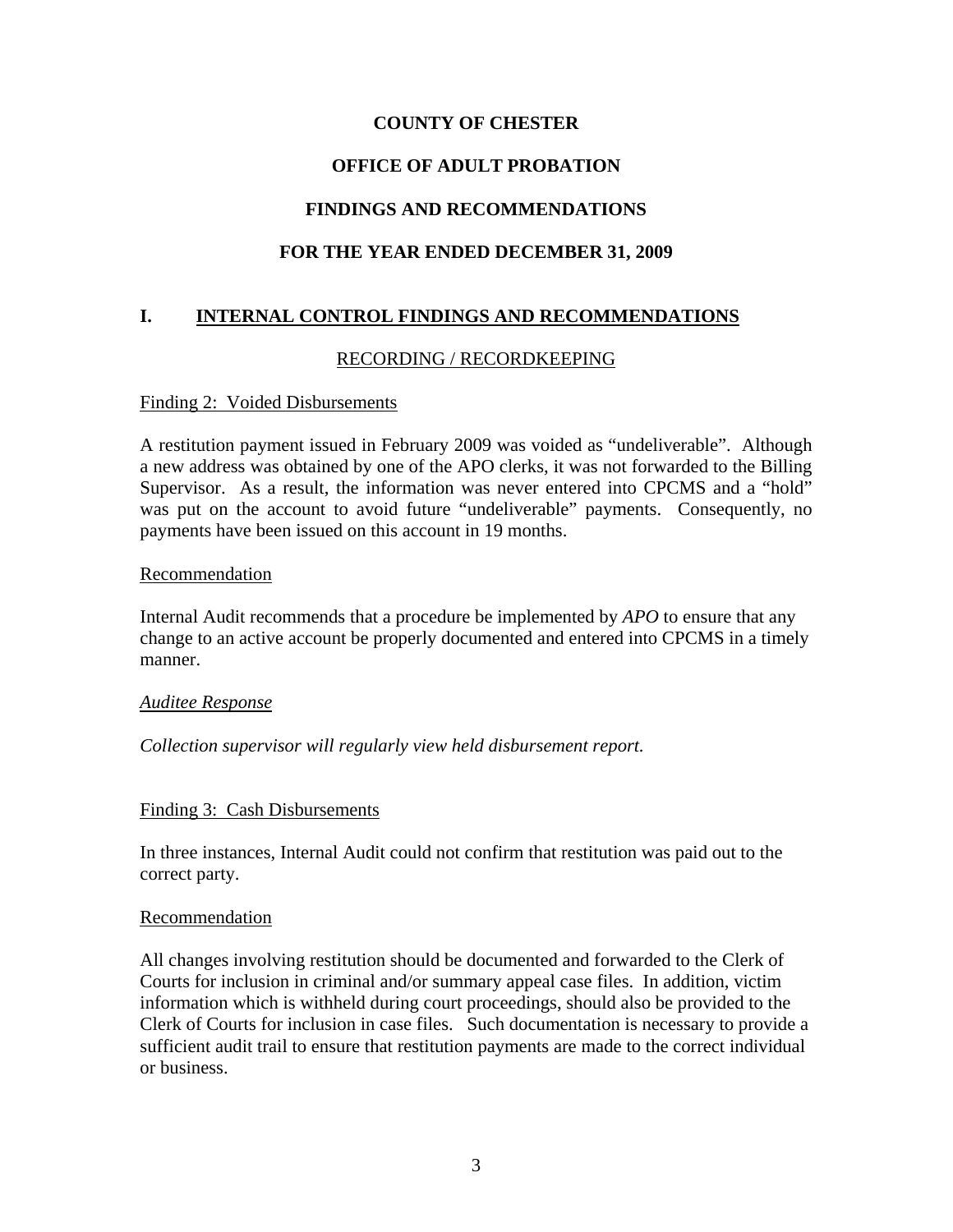# **OFFICE OF ADULT PROBATION**

## **FINDINGS AND RECOMMENDATIONS**

# **FOR THE YEAR ENDED DECEMBER 31, 2009**

# **I. INTERNAL CONTROL FINDINGS AND RECOMMENDATIONS**

## RECORDING / RECORDKEEPING

#### Finding 3 (continued)

#### *Auditee Response*

*APO will be keeping all restitution information that is received or found in a folder for the whole year or the information will be placed in the defendant's file for easy access.* 

# SAFEGUARDING OF ASSETS

#### Finding 4: Voided Disbursements

In two instances, the signature line of a voided check was not properly defaced.

#### Recommendation

Voided checks should be properly cancelled to include the defacement or removal of the signature line.

#### *Auditee Response*

*APO will make sure that the signature line is crossed out by using black marker.*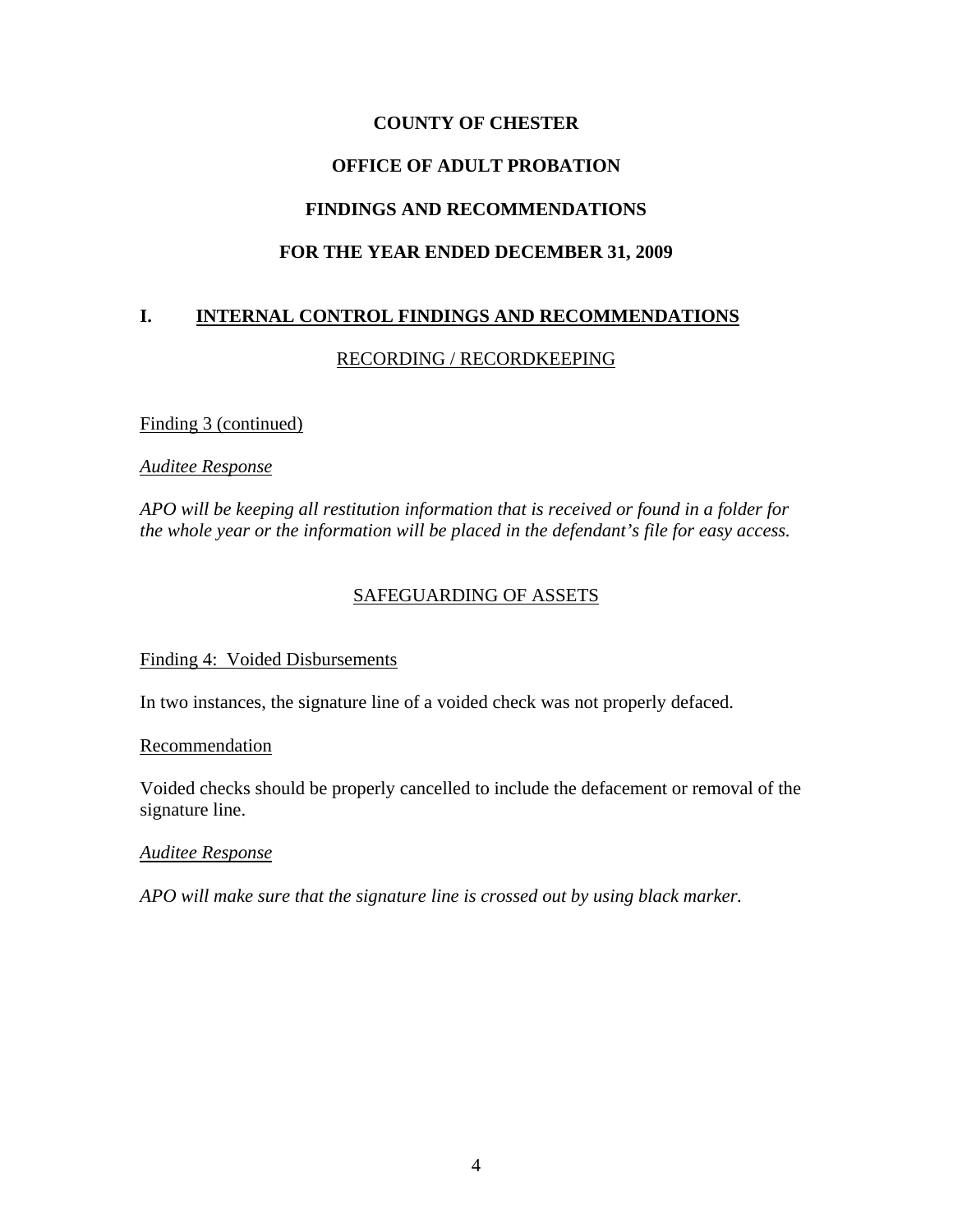# **OFFICE OF ADULT PROBATION**

# **FINDINGS AND RECOMMENDATIONS**

# **FOR THE YEAR ENDED DECEMBER 31, 2009**

# **II. COMPLIANCE WITH POLICIES AND PROCEDURES**

#### Finding 1: Manual Receipts

In four instances, a manual receipt was not entered into CPCMS in a timely manner. The reasons for the delays were not properly documented.

#### Recommendation

Manual receipts should be entered into CPCMS as soon as possible. For instances where there are delays in receiving bills associated with family court drug testing, the reason should be documented as well as any follow-up.

#### *Auditee Response*

*The reason for using a manual receipt will be documented on the hand receipt.*